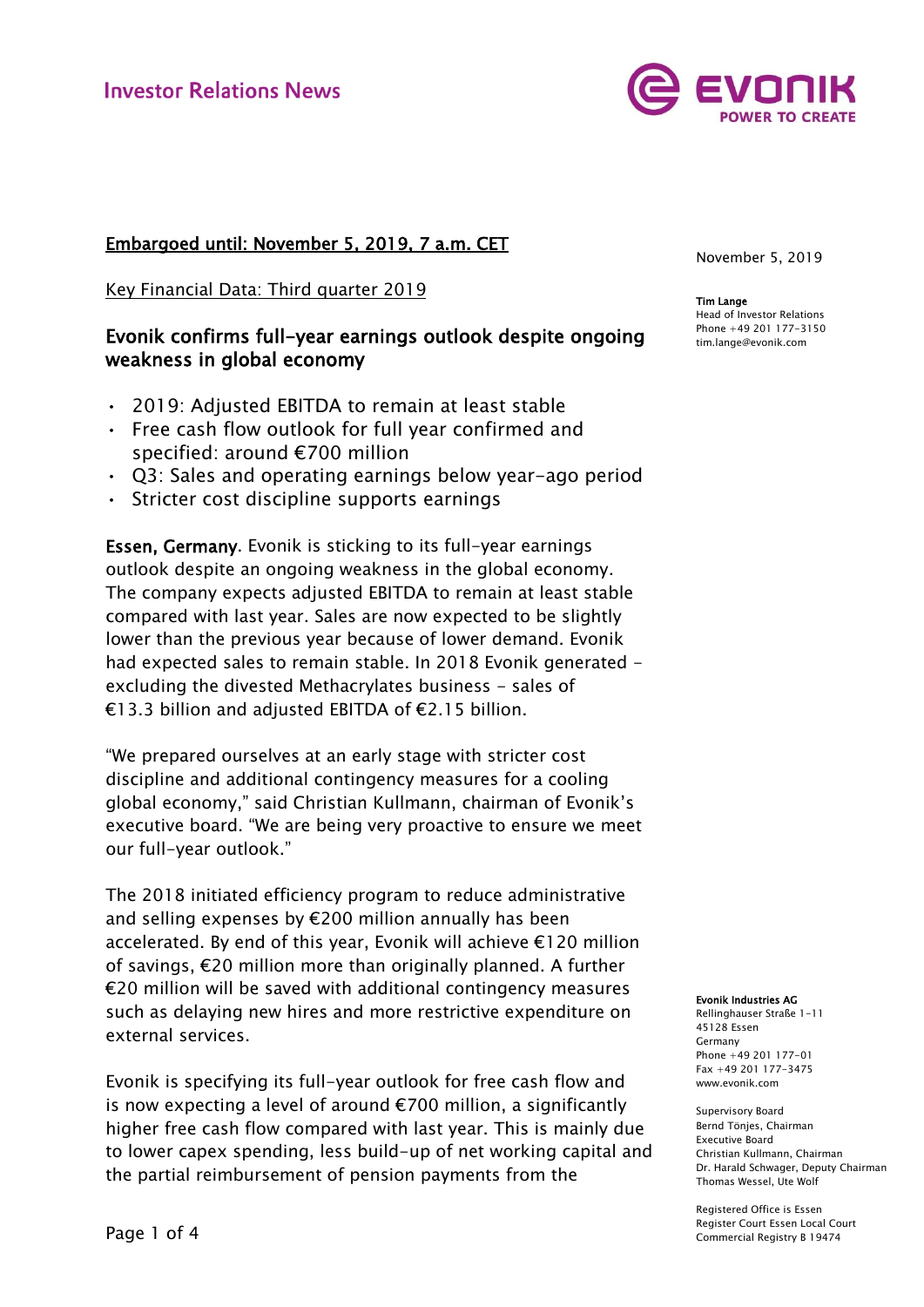

Contractual Trust Arrangement (CTA). The more precise outlook does not include taxes incurred from the carve out of the divested Methacrylates business.

The global economic slowdown continued to impact Evonik's performance in the third quarter. In the months July to September sales fell 3 percent to €3.23 billion due to lower volumes and selling prices. Adjusted EBITDA fell 6 percent year-on-year to €543 million.

## Segment Performance

Resource Efficiency: Segment sales declined 1 percent to €1.4 billion in the third quarter. Coatings as well as the adhesive and resins business was affected by the global economic slowdown, especially in the automotive and coatings sector. Sales volumes declined for industry-related silica applications. In contrast, high-performance polymers benefited from solid demand for membranes and from the 3D printing industry. Crosslinkers saw high demand from the wind industry. Adjusted EBITDA dropped 4 percent to €322 million.

Nutrition & Care: Sales declined 2 percent to €1.14 billion in the third quarter. Demand for essential amino acids for animal nutrition remained high while selling prices declined further. In the Health Care business sales increased, especially due to good demand for pharma and food ingredients. Sales increased significantly for polyurethane-foam additives, mostly on high demand for durable consumer goods and insulation. Adjusted EBITDA at the segment dropped 11 percent to  $E188$  million.

Performance Materials: Sales in the third quarter decreased 20 percent to  $E$ 475 million compared with the prior-year quarter. Development at Performance Intermediates was impaired by a lower oil and naphtha price and slightly lower selling prices. Continuing constraints in raw-material supply and technical problems at the C4 plants in Marl and Antwerp weighed on earnings. At Functional Solutions the alkoxides business developed well. Adjusted EBITDA declined 25 percent to €47 million at the segment.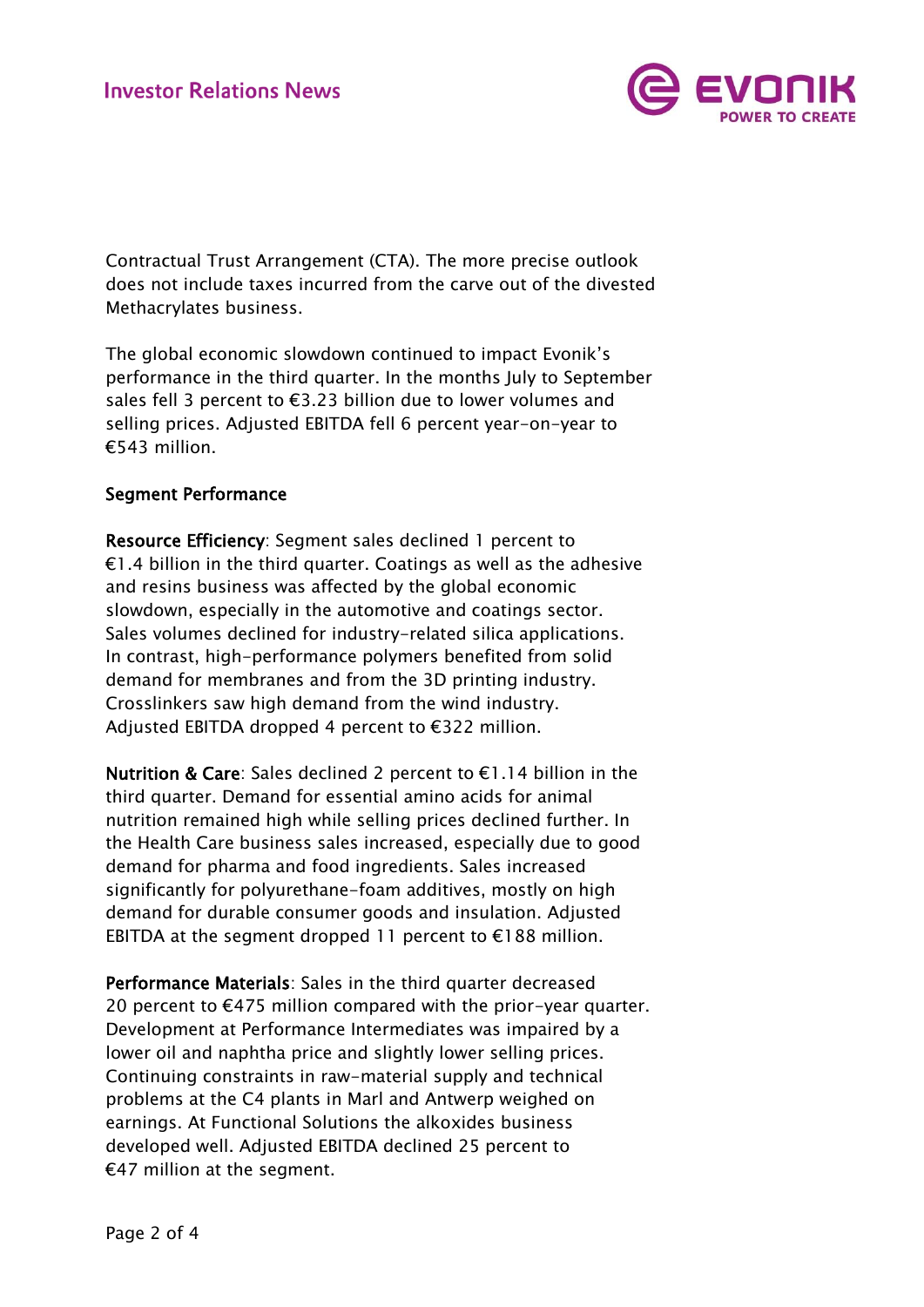

| $ $ (in € million)                                | Q <sub>3</sub><br>2019 | Q <sub>3</sub><br>2018 | Change<br>in % | $1 - 9$<br>2019 | 1-9<br>2018 | Change<br>in % |
|---------------------------------------------------|------------------------|------------------------|----------------|-----------------|-------------|----------------|
| <b>Sales</b>                                      | 3,232                  | 3,347                  | $-3%$          | 9,824           | 10,007      | $-2%$          |
| Adjusted EBITDA                                   | 543                    | 579                    | $-6%$          | 1,647           | 1,748       | $-6%$          |
| Adjusted EBIT                                     | 293                    | 376                    | $-22%$         | 948             | 1,161       | $-18%$         |
| Adjustments                                       | $-74$                  | $-12$                  |                | $-114$          | $-47$       |                |
| Financial result                                  | $-7$                   | $-38$                  |                | $-112$          | $-133$      |                |
| Income before income taxes, continuing operations | 212                    | 326                    | $-35%$         | 722             | 981         | $-26%$         |
| llncome taxes                                     | $-54$                  | $-51$                  |                | $-155$          | $-236$      |                |
| Income after taxes, continuing operations         | 158                    | 275                    | $-43%$         | 567             | 745         | $-24%$         |
| Income after taxes, discontinued operations       | 1,326                  | 59                     |                | 1,395           | 198         |                |
| Income after taxes                                | 1,484                  | 334                    | 344%           | 1,962           | 943         | 108%           |
| thereof attributable to non-controlling interests |                        |                        |                | 17              | 15          |                |
| Net Income                                        | 1,479                  | 329                    | 350%           | 1,945           | 928         | 110%           |
| Adjusted net income                               | 195                    | 307                    | $-36%$         | 671             | 847         | $-21%$         |

### Evonik Group: Excerpt from the income statement

### Segment performance

| Segment performance   |                        |                 |                |                        |                        |                |  |
|-----------------------|------------------------|-----------------|----------------|------------------------|------------------------|----------------|--|
|                       |                        | <b>Sales</b>    |                |                        | <b>Adjusted EBITDA</b> |                |  |
| $ $ (in € million)    | Q <sub>3</sub><br>2019 | Q3<br>2018      | Change<br>in % | Q <sub>3</sub><br>2019 | Q3<br>2018             | Change<br>in % |  |
| Nutrition & Care      | 1,138                  | 1,167           | $-2%$          | 188                    | 212                    | $-11%$         |  |
| Resource Efficiency   | 1,414                  | .425            | $-1%$          | 322                    | 335                    | $-4%$          |  |
| Performance Materials | 475                    | 591             | $-20%$         | 47                     | 63                     | $-25%$         |  |
| Services              | 196                    | 161             | 22%            | 32                     | 39                     | $-18%$         |  |
| Other operations      |                        |                 |                | $-46$                  | $-70$                  |                |  |
| Group                 | 3,232                  | 3,347           | $-3%$          | 543                    | 579                    | $-6%$          |  |
|                       |                        | <b>Sales</b>    |                |                        | <b>Adjusted EBITDA</b> |                |  |
| $ $ (in € million)    | $1 - 9$<br>2019        | $1 - 9$<br>2018 | Change<br>in % | $1 - 9$<br>2019        | $1 - 9$<br>2018        | Change<br>in % |  |
| Nutrition & Care      | 3,418                  | 3,474           | $-2%$          | 558                    | 643                    | $-13%$         |  |
| Resource Efficiency   | 4,297                  | 4,306           | 0%             | 977                    | 1,027                  | $-5%$          |  |
| Performance Materials | 1,548                  | 1,727           | $-10%$         | 174                    | 194                    | $-10%$         |  |
| Services              | 542                    | 489             | 11%            | 99                     | 99                     | 0%             |  |
| Other operations      | 19                     | 11              |                | $-161$                 | $-215$                 |                |  |
| Group                 | 9,824                  | 10,007          | $-2%$          | 1,647                  | 1,748                  | $-6%$          |  |

**Prior-year figures restated** 

### Employees by segment

|                             |        | $30.09.2019$   31.12.2018 |
|-----------------------------|--------|---------------------------|
| <b>Nutrition &amp; Care</b> | 8,107  | 8,218                     |
| Resource Efficiency         | 10,221 | 10,085                    |
| Performance Materials       | 1.645  | 1,724                     |
| Services                    | 12,088 | 12,091                    |
| Other operations            | 509    | 505                       |
| Continuing operations       | 32,570 | 32,623                    |
| Discontinued operations     | -      | 3.420                     |
| Evonik                      | 32,570 | 36,043                    |

Prior-year figures restated